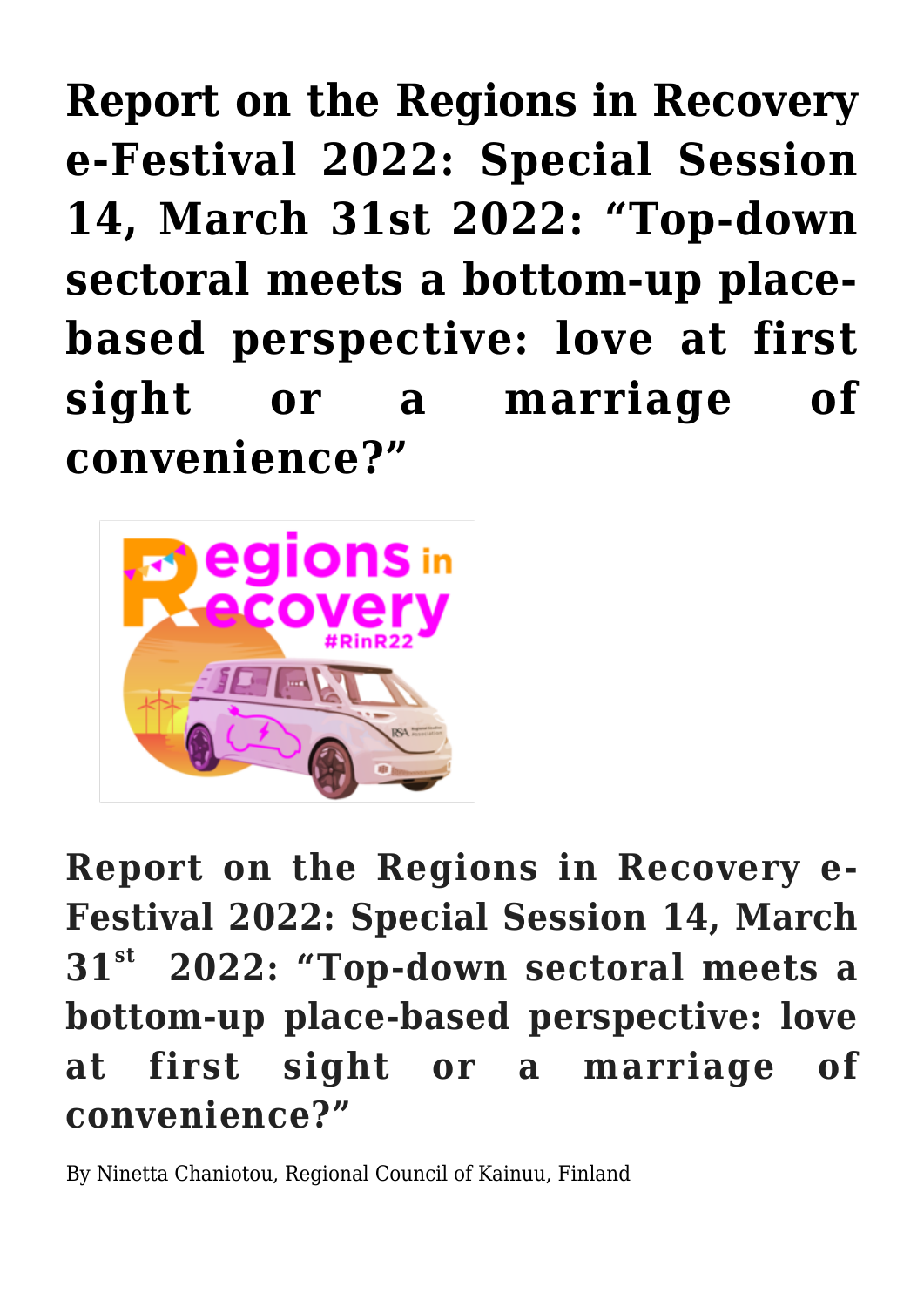This is a review of the Special Session on "Top-down sectoral meets a bottom-up place-based perspective: love at first sight or a marriage convenience?", held on

14<sup>th</sup> March 2022 as part of the [Regions in Recovery Festival](https://www.regionalstudies.org/events/rinr2022/), organised by the Regional Studies Association. The session was chaired by Dimitri Corpakis of [Friends of Smart Specialisation](https://friendsofsmartspecialisation.eu/).

## **Contents of the session**

- Setting the scene (Dimitri Corpakis, Friends of Smart Specialisation and Richard Tuffs, Friends of Smart Specialisation).
- Redefining the place-based approach: practice-based insights (Ninetta Chaniotou, Regional Council of Kainuu; Ari Lainevuo, Regional Council of Helsinki-Uusimaa, Venla Virkamäki, Regional Council of Helsinki-Uusimaa).
- Coordinating and Competing in Ecosystems: How Regional Governance Shape New EU Missions and ERA Hubs? (Markku Markkula, President of the Helsinki-Uusimaa Region, former President of the European Committee of the Regions and Taina Tukiainen, Professor and Research Director, Vaasa University).
- Top-down meets place-based: Case study on the Mission "Restore our ocean and waters by 2030" (Laura Roman, Technopolis Group).
- Conclusions (Richard Tuffs, Friends of Smart Specialisation).

## **Insights**

The challenge of bottom-up meeting top-down interventions requires that the regional perspectives are integrated into all levels of policy: planning, delivery, monitoring; as a way for more realistic and effective policies. This is a multi-sided issue. The FoSS session presented and discussed several dimensions: strategy, governance, operational issues including field experiences.

*(1) Strategic:* Regional perspectives should be included into EU and national policies at the policy planning and formulation stages, thus ensuring the effectiveness of policy implementation. The relatively recently announced [National Recovery Plans](https://ec.europa.eu/info/business-economy-euro/recovery-coronavirus/recovery-and-resilience-facility_en?msclkid=aebd7cd2b19711ec8efbf1df7a492105) are examples of a lack of attention paid to the regional or local levels and this top-down approach may reduce the effectiveness of the policies as national plans may pay little attention to regional smart specialisation strategies. Another example is the new EU instrument to tackle grand societal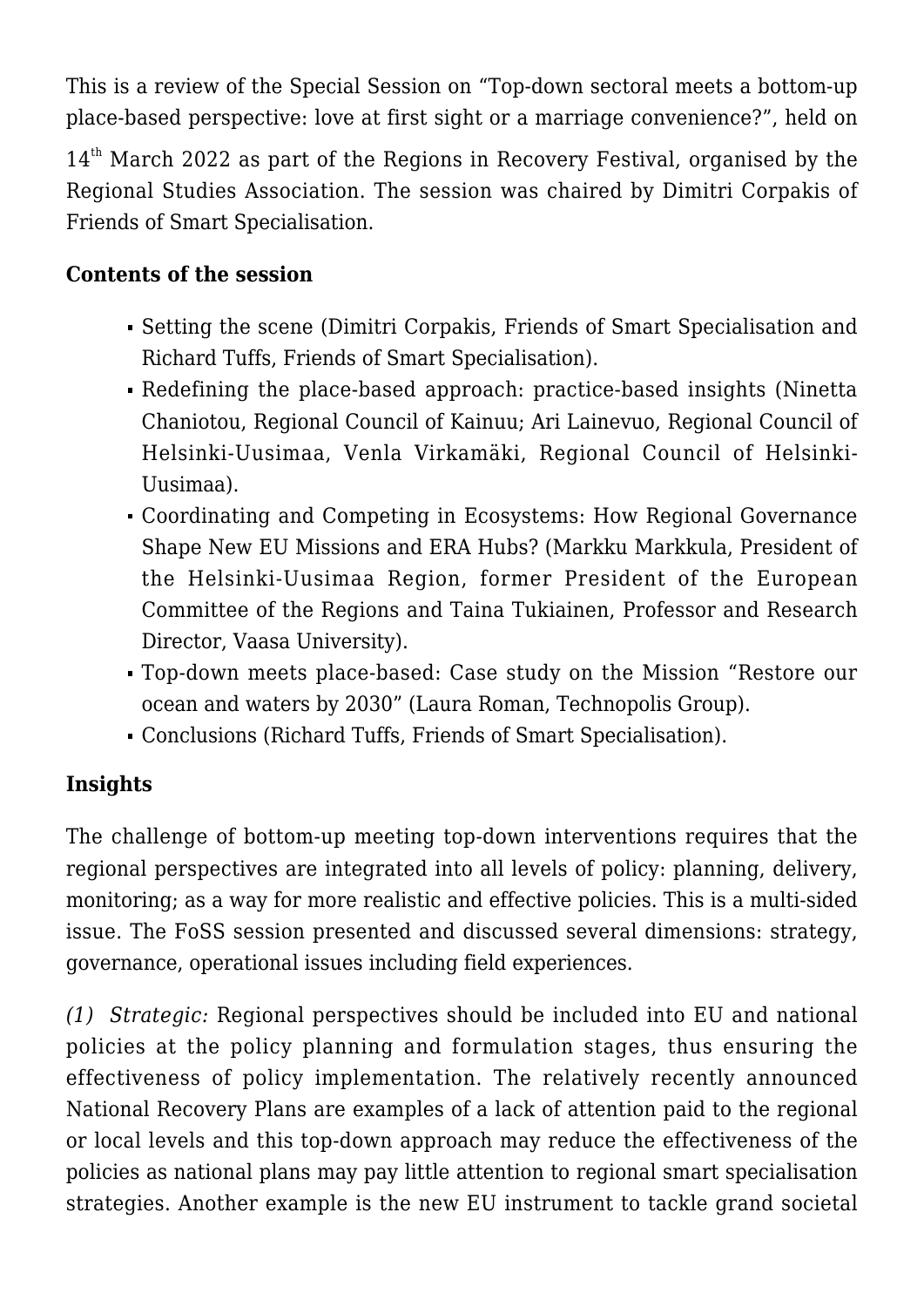challenges. The EU Missions are a "new" and "vital" instrument as stated by the European Commission: "EU Missions are a new way to bring concrete solutions to some of our greatest challenges by delivering concrete results and impact by 2030 by putting research and innovation into a new role, combined with new forms of governance and collaboration, as well as by engaging citizens." The regional level needs to be a key player in EU policy both at the strategic and operational level. Ambitious EU targets will only be met by highlighting more than so far the role of regions and cities.

*(2) Governance:* To achieve a collaborative approach in bringing together the topdown and bottom-up dimensions, governance provisions should provide for both, regional and interregional spaces. This is possible when similar values have been developed on both sides which enables bridges to be built between the two.

At regional and city levels, it was argued that the overall regional or city context is a "physical, mental and virtual place where technologies and humans coevolve." A virtual place is a "place" that is not territorially bound while it is territorially realised. This can be done through innovation system partnerships, where complementary players (wherever they are physically located) can share visions and values, learn together, and contribute to achieving joint and individual goals. [European Missions](https://ec.europa.eu/info/research-and-innovation/funding/funding-opportunities/funding-programmes-and-open-calls/horizon-europe/eu-missions-horizon-europe_en?msclkid=c1d67b64b19811ec9ce682d16e503e90) and [ERA Hubs](https://eur-lex.europa.eu/legal-content/EN/TXT/PDF/?uri=CELEX:52020DC0628&from=EN) can be important instruments for the realisation of this approach. The session argued that a systemic multi-governance approach requires more collaborative experimenting, prototyping, monitoring, and scaling-up activities at all governance levels. Special attention is needed for creating and making visible portfolios of actions both at the EU and regional/local levels and disseminating these effectively in all phases of planning and implementation of the EU policies.

At interregional level, it was argued that RIS3-related, institutionalised, programme-based collaboration agreements between and among regions would be useful for regions to benefit systematically from extended innovation spaces. This would be important for regions lacking sufficient critical mass (economic base), knowledge or innovation infrastructure resources related to their RIS3. This is where mutually beneficial collaborations based on documented national and interregional complementarities and potential would be very important. The new initiatives of European Missions and ERA Hubs might be instrumental in promoting such partnerships. Sharing and encouraging exchange of knowledge and co-creation are pivotal.